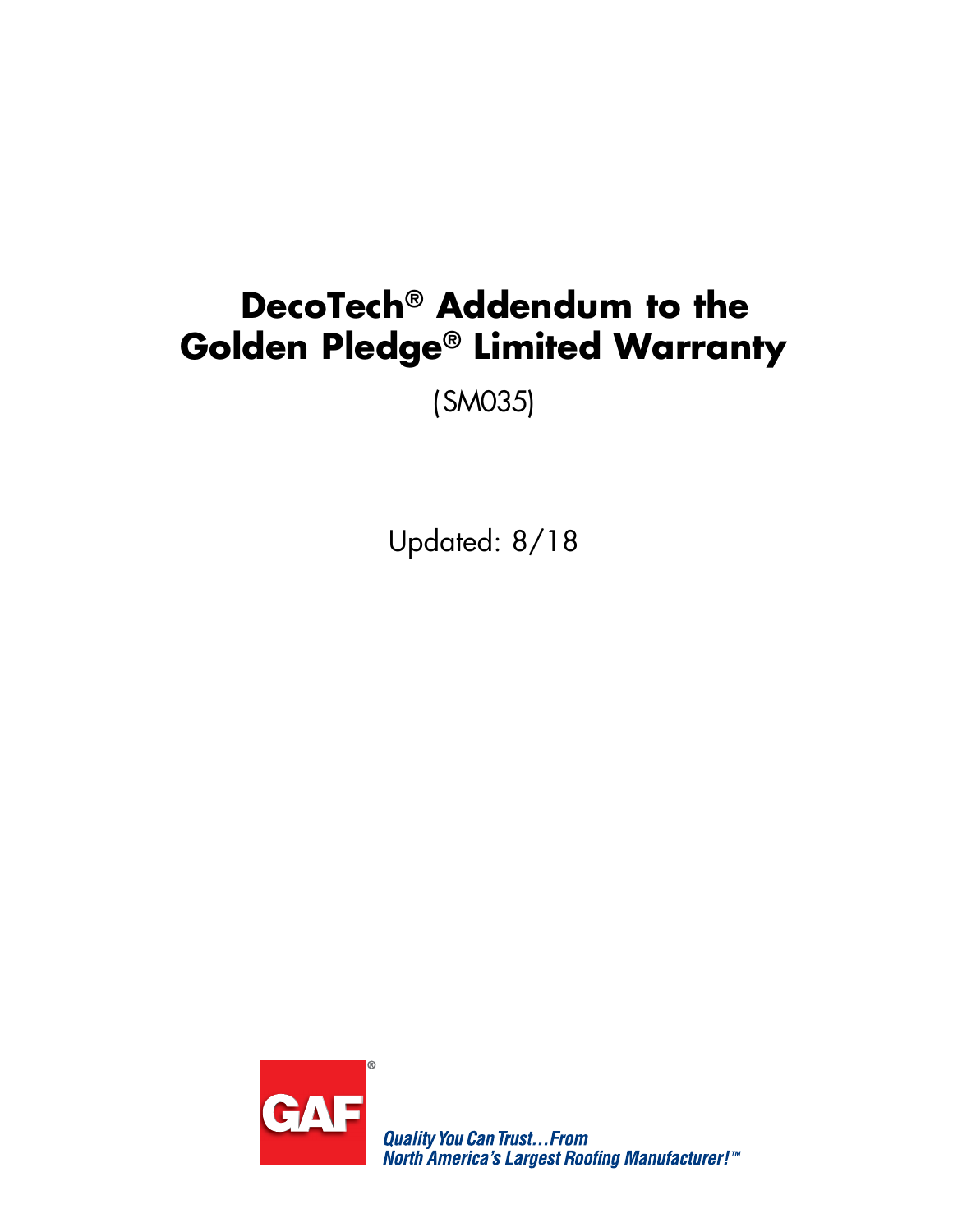# The DecoTech® Addendum to the Golden Pledge® Limited Warranty



Notwithstanding anything to the contrary in *Golden Pledge*® *Limited Warranty*:

The *Golden Pledge® Limited Warranty* shall be deemed to include coverage for your DecoTech® Solar Roofing System (the "DecoTech® Materials"), including: (i) the DecoTech® Solar Module(s) [comprised of one or more DecoTech® photovoltaic solar panels (the "DecoTech® Solar Panels"), as well as the integrated racking and mounting hardware] and (ii) Covered Flashings [defined as the metallic flashing components installed around the array of DecoTech® Solar Modules on your roof], in the unlikely event that they contain a manufacturing defect. Misapplication of your DecoTech® Materials is also covered.

MANUFACTURING DEFECTS: **DECOTECH<sup>®</sup> MATERIALS.** Subject to the provisions below, the DecoTech® Materials are warranted against manufacturing defects for 25 years. The Smart Choice® Protection Period is 10 years.

**BLOW-OFFS/WIND DAMAGE.** Subject to the provisions below, the DecoTech® Materials are warranted against blowoffs/wind damage for 10 years.

**SOLAR POWER GENERATION.** Subject to the provisions below, the DecoTech® Materials are warranted against manufacturing defects that adversely affect their solar power generation for 25 years.

#### MISAPPLICATION: DECOTECH®

MATERIALS. Coverage for misapplication of your DecoTech® Materials lasts as long as there is coverage for misapplication of Covered Flashings under the *Golden Pledge® Limited Warranty*.

# WHAT IS COVERED/SOLE AND EXCLUSIVE REMEDY.

All warranty coverage is subject to

the exclusions set forth in the *Golden Pledge® Limited Warranty* section entitled "What Is Not Covered" including the amendments set forth in this Addendum.

## MANUFACTURING DEFECTS: DECOTECH® MATERIALS. GAF

Warranty Company, LLC, a subsidiary of GAF, warrants that your DecoTech® Materials will remain free from manufacturing defects that cause leaks during the warranty term. Note: Blow-Offs/Wind Damage and Solar Power Generation are covered separately below.

(1) During the Smart Choice® Protection Period: GAF, at its sole option, will either (a) pay you the full reasonable cost of labor to repair or replace any defective DecoTech® Materials and will provide any necessary replacement DecoTech® Materials or (b) will refund you the original cost to install that portion of the DecoTech® Materials exhibiting the defect at the time of settlement. GAF will not pay to tear off your DecoTech<sup>®</sup> Materials, or to dispose of them. GAF's maximum liability shall not exceed the original cost to install the DecoTech® Materials.

(2) After the Smart Choice® Protection Period: Labor will no longer be covered. GAF, at its sole option, will either (a) provide replacement DecoTech® Materials or (b) will refund you the original cost of that portion of the DecoTech® Materials exhibiting the defect at the time of settlement. The amount of DecoTech® Materials or reimbursement provided to you will be reduced to reflect the use you have received from your DecoTech<sup>®</sup> Materials. The amount of use will be calculated by dividing the number of months which have elapsed since installation to the date of claim by the number of months in the warranty term (i.e., 300 months). For example, if you

make a claim after your DecoTech® Materials have been installed for 15 years (180 months), GAF's contribution will be reduced by 180/300 or 60%. GAF's maximum liability shall not exceed the original cost of the DecoTech® Materials, before any reduction for use.

#### **BLOW-OFFS/WIND DAMAGE: This**

Limited Blow-Offs/Wind Damage Warranty is specifically conditioned on your DecoTech® Materials being fastened and installed strictly in accordance with GAF's application instructions. This Limited Blow-Offs/Wind Damage Warranty does not apply to Covered Flashings. GAF warrants to you that your DecoTech® Solar Module(s) will not blow off, or sustain damage from winds, including gusts, up to 110 mph / 175 km/h due to a manufacturing defect. During the first year of the warranty term GAF, at its sole option, will either (a) pay you the full reasonable cost of labor to repair or replace any blown-off or damaged DecoTech® Materials and will provide any necessary replacement DecoTech<sup>®</sup> Materials or (b) will refund you the original cost to install that portion of the DecoTech® Materials that have blown-off or sustained damage from winds at the time of settlement. Costs related to underlayment, metal work, and flashings are not included.

After the first year, GAF's contribution to you will be reduced to reflect the use you have received from your DecoTech® Materials. The amount of use will be calculated by dividing the number of months which have elapsed since installation to the date of claim by the number of months in the warranty term (i.e., 120 months). For example, if you make a claim after your DecoTech® Materials have been installed for 5 years (60 months), GAF's contribution will be reduced by 60/120 or 50%.